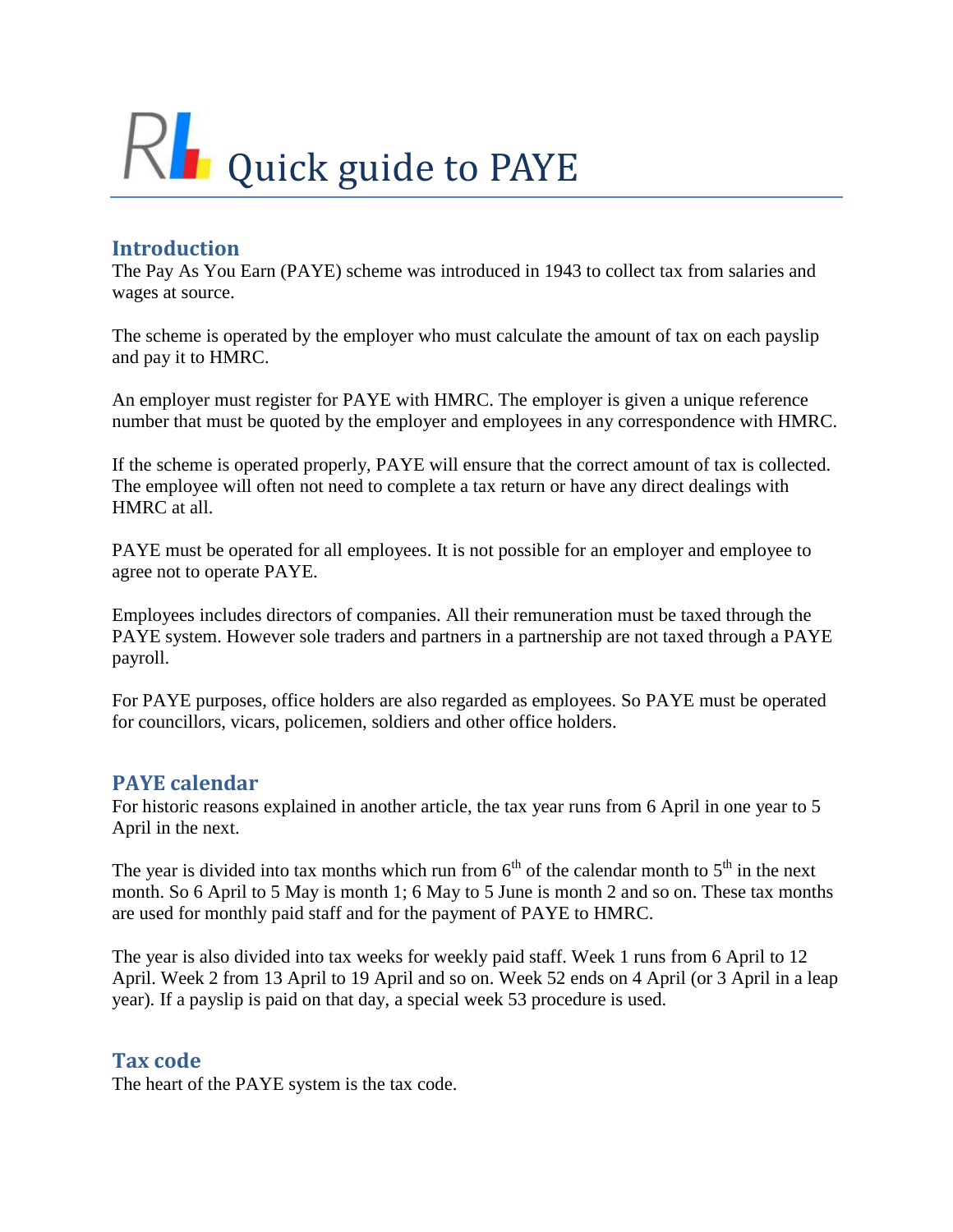This usually comprises a number followed by a letter, such as 747L.

The number represents one tenth of the amount an employee may earn in the tax year without paying tax. In practice, £9 is usually added, so 747L means that £7,479 may be earned each year tax free.

The figure represents the personal allowance to which other allowances or reliefs may be added, and other sums (such as tax owed from a previous year, or benefit in kind provided by the employer) is subtracted.

Most payrolls are not run using a computer, though it is still possible to calculate the payroll manually using tax tables. Either way, part of that allowance is allowed for each payslip. In our example, the first £623 a month is tax free. So if the employee has gross pay of £2,623, only £2,000 is taxable. At a basic rate of 20% that means that £400 will be collected.

Tax codes are usually operated on a **cumulative basis**. This looks at how much:

- the employee has earned so far this year
- tax the employee should have paid so far this year
- how much tax the employee has paid so far this year.

When an employee is paid the same amount each week or each month, the tax is likely to be the same amount, subject perhaps to small differences for rounding.

However the cumulative basis can have a significant effect when an employee has not earned for part of the year or where the tax code has changed.

Suppose in our example, we are in month 6 but the employee had no earnings for months 1 and 2.

His gross pay for the year up to month 3 is £2,623. However he is entitled to £1,870 tax-free pay. This is known as the **pay adjustment.** This means that only £753 is taxable. So at 20%, he will pay only £150.60 tax.

Sometimes the tax due to date is less than the tax that has already been paid. In that case the employee gets a **tax rebate** that is automatically *added* to the pay. A tax rebate may not be paid of the employee is engaged in industrial action.

The PAYE system generally ensures that tax is collected at all rates, including any due at the higher rate of 40% and the additional rate of 50%.

And what of the letter on the end? That is simply to allow for mass adjustments of tax codes when a personal allowance is changed in the Budget. HMRC can simply say to payrollers increase all L codes by 100 points.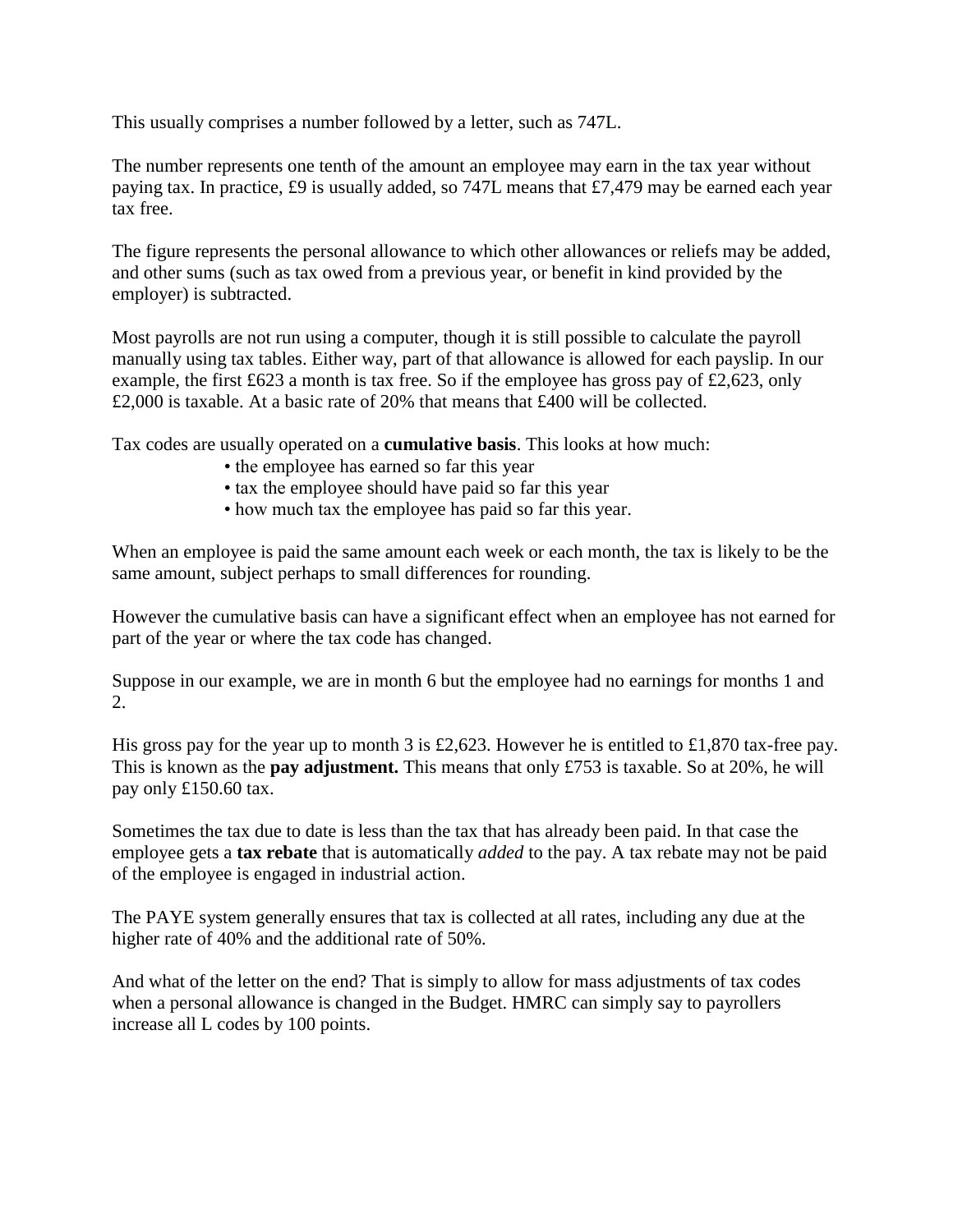Sometimes tax codes are operated on a **month 1** or week 1 basis. That means that every payslip has the tax calculated as if it were month 1. This means that pay and tax for previous payslips in the tax year are ignored.

An employee may appeal to a tax tribunal about a code.

### **K codes**

Sometimes an employee may have so many taxable benefits in kind or so much tax owed from a previous period, that the tax code is negative. For example, an employee may be entitled to a personal allowance of £7,475 but need to have £9,000 deducted as tax on benefits.

This is effected by a K code. In the example above, the employee has a negative net allowance of £1,525. This is represented by the code K152. The figure of 152 again represents the pay adjustment but this time it is *added* to gross pay to calculate the tax.

The amount of tax deducted under a K code usually cannot exceed half of an employee's gross pay.

### **Other tax codes**

The tax code **BR** means that tax at the basic rate must be deducted from all earnings. There is no pay adjustment.

The tax code **0T** means that the pay adjustment is nil, so all the pay is taxed. This differs from BR in that it will collect any tax due at the higher or additional rate.

The tax code **NT** means that no tax is deducted. This is either because another arrangement has been made to collect the tax or because the employee is not liable to pay tax.

The tax code **D0** means that tax at the higher rate of 40% is deducted from all earnings. The code **D1** is the equivalent for the 50% additional rate.

#### **Employee starts**

When an employee starts, he or she should either hand in a P45 form or be asked to complete a P46 form.

A P45 form is provided by the previous employer or by the Department of Work and Pensions if the person has been receiving jobseeker's allowance or an equivalent benefit.

The P45 gives the tax code and amounts of how much the employee has earned and how much tax has been paid so far in the tax year. The employer in effect simply continues operating the tax code on the cumulative figures including previous earnings.

If an employee does not submit a P45, a form P46 is completed. On this the employee must state if this is their only or main job. If the answer is yes, the employer operates the **emergency tax**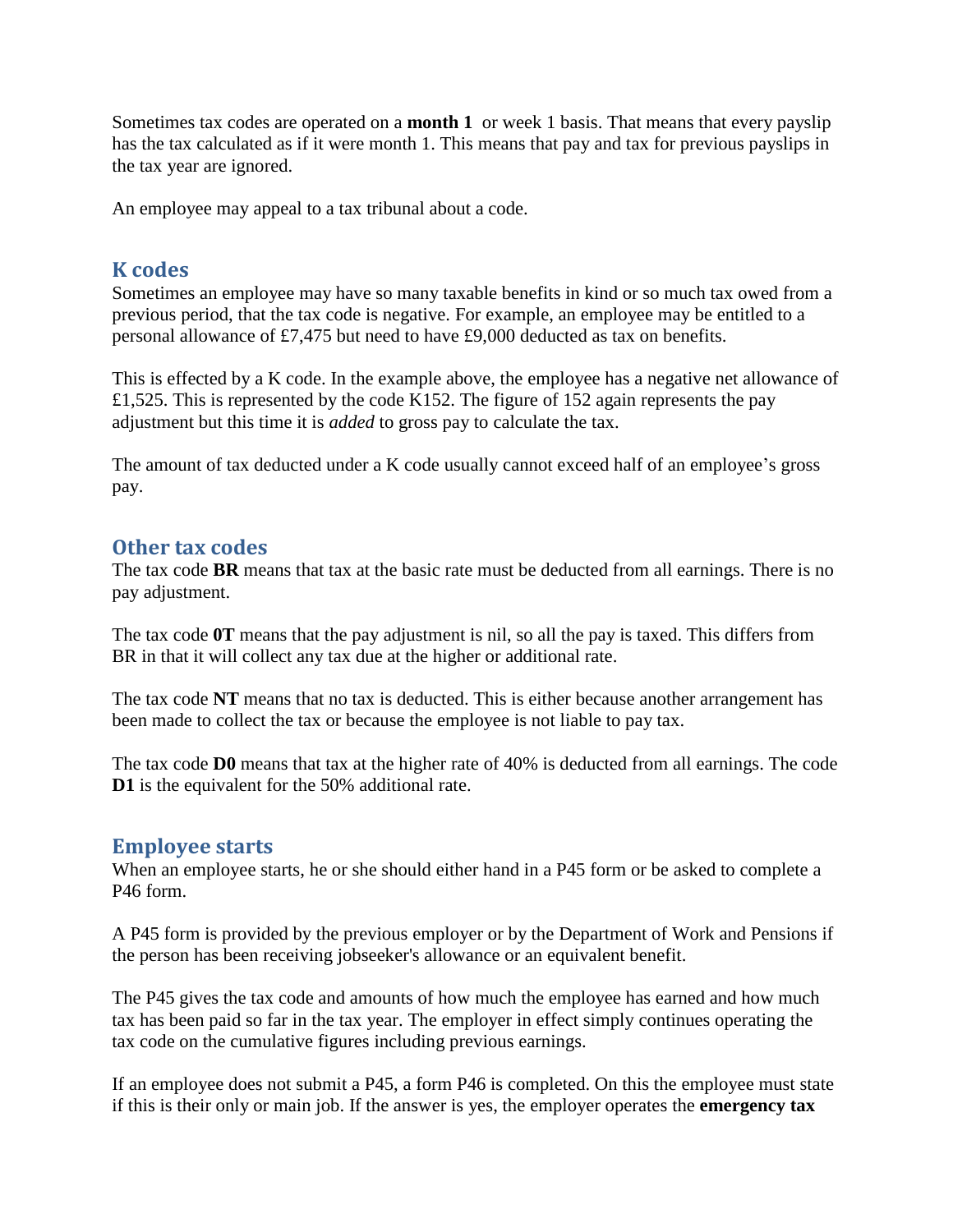**code** for the current tax year. If the answer is no, the employer uses code 0T (before 6 April 2011, code BR).

The employer completes the form P45 and sends it to HMRC.

There are special procedures for students working during the main vacations. There is a simplified procedure for domestic staff.

### **Employee leaves**

When an employee leaves, he or she is given a P45. This states how much the employee has earned so far in the tax year, and how much tax has been paid.

This is notified to HMRC and is given to the employee to give to the next employer.

## **Monthly payment to HMRC**

The employer must make a monthly or quarterly payment to HMRC of the tax collected in the month or quarter. A quarterly payment may be made if the employer reasonably believes that the monthly amount of PAYE payable will not exceed £1,500.

Monthly payments must be made for all PAYE deducted in the tax month (even for weekly paid staff). On-line payments to HMRC must be made by the  $22<sup>nd</sup>$  of the month. That is 17 days after the end of the tax month. If the  $22<sup>nd</sup>$  is not a working day, the payment must be made by the previous working day.

Quarterly payments must be made for all PAYE payments for the quarters ending on 5 July, 5 October, 5 January and 5 April. The on-line payment must be made within 17 days.

The payment to HMRC comprises all the tax deducted under PAYE, plus employees' and employer's national insurance contributions and student loan deductions for the period. From this may be subtracted any statutory maternity pay and other statutory payments for which a repayment claim may be made.

## **Year-end procedures**

At the end of the year, payroll must prepare a P35 return listing all employees and giving payroll data about them.

For each employee a P14 form must also be prepared. The employee receives a copy of the P14 known as the P60. This is an annual tax certificate that is evidence of how much the employee has earned in that employment, and how much tax and national insurance has been paid.

A form P11D must be prepared giving details of all benefits in kind paid to directors and to employees who earn more than £8,500 a year. A form P9D may need to be completed for other employees who receive taxable benefits in kind.